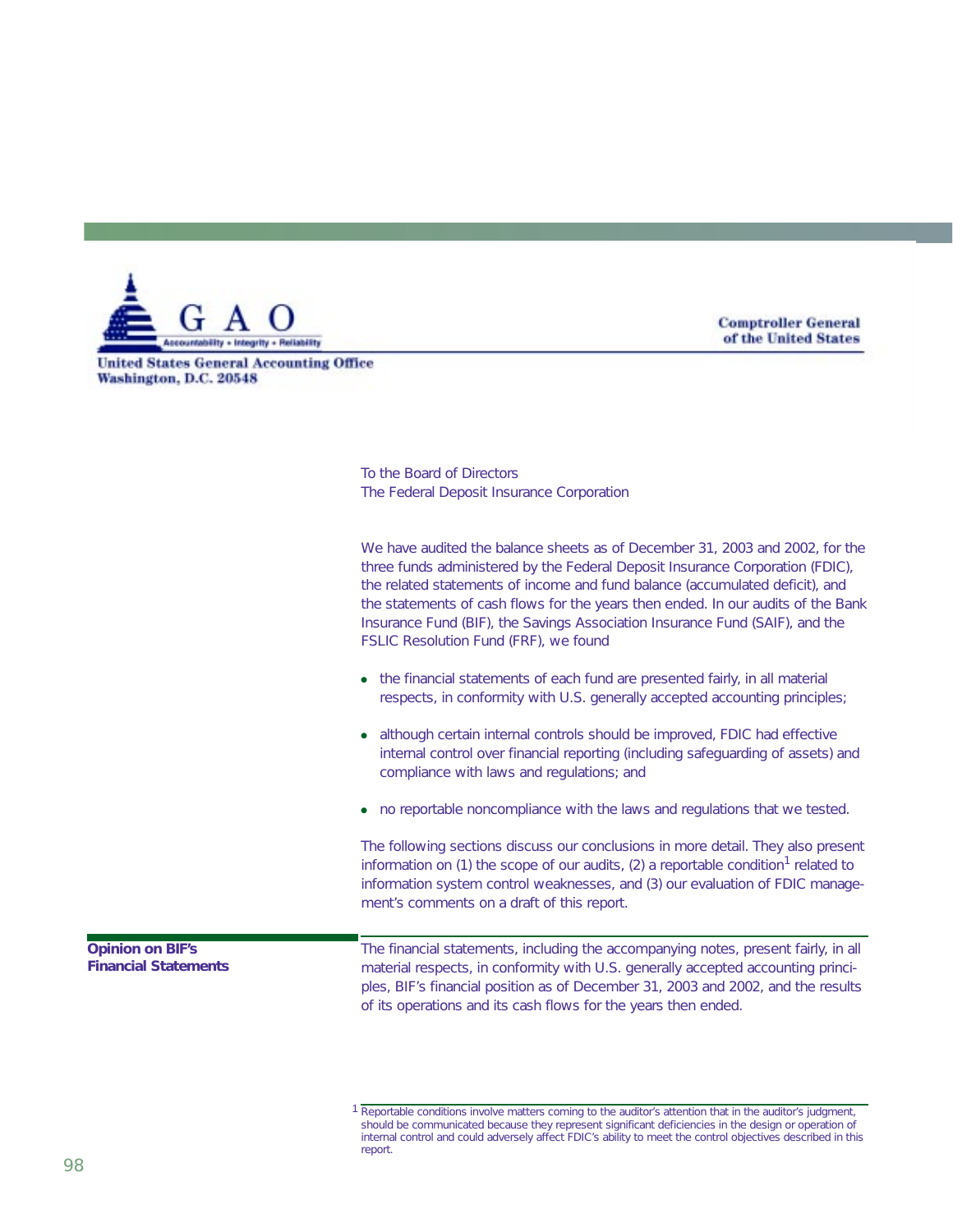| <b>Opinion on SAIF's</b><br><b>Financial Statements</b> | The financial statements, including the accompanying notes, present fairly, in<br>all material respects, in conformity with U.S. generally accepted accounting<br>principles, SAIF's financial position as of December 31, 2003 and 2002, and<br>the results of its operations and its cash flows for the years then ended.                                                                                                                                                                                                                                                                                                                                                                                                                                                                                                                                                                                                                                                                                                                                                                                                                                                                                                                                             |
|---------------------------------------------------------|-------------------------------------------------------------------------------------------------------------------------------------------------------------------------------------------------------------------------------------------------------------------------------------------------------------------------------------------------------------------------------------------------------------------------------------------------------------------------------------------------------------------------------------------------------------------------------------------------------------------------------------------------------------------------------------------------------------------------------------------------------------------------------------------------------------------------------------------------------------------------------------------------------------------------------------------------------------------------------------------------------------------------------------------------------------------------------------------------------------------------------------------------------------------------------------------------------------------------------------------------------------------------|
| <b>Opinion on FRF's</b><br><b>Financial Statements</b>  | The financial statements, including the accompanying notes, present fairly, in<br>all material respects, in conformity with U.S. generally accepted accounting<br>principles, FRF's financial position as of December 31, 2003 and 2002, and<br>the results of its operations and its cash flows for the years then ended.                                                                                                                                                                                                                                                                                                                                                                                                                                                                                                                                                                                                                                                                                                                                                                                                                                                                                                                                              |
| <b>Opinion on Internal Control</b>                      | Although certain internal controls should be improved, FDIC management main-<br>tained, in all material respects, effective internal control over financial reporting<br>(including safeguarding assets) and compliance as of December 31, 2003, that<br>provided reasonable but not absolute assurance that misstatements, losses, or<br>noncompliance material in relation to FDIC's financial statements would be pre-<br>vented or detected on a timely basis. Our opinion is based on criteria established<br>under 31 U.S.C. 3512 (c), (d) [Federal Managers' Financial Integrity Act (FMFIA)].<br>Our work identified weaknesses in FDIC's information system controls, which<br>we describe as a reportable condition in a later section of this report. The<br>reportable condition in information system controls, although not considered<br>material, represents a significant deficiency in the design or operation of internal<br>control that could adversely affect FDIC's ability to meet its internal control<br>objectives. Although the weaknesses did not materially affect the 2003 financial<br>statements, misstatements may nevertheless occur in other FDIC-reported<br>financial information as a result of the internal control weaknesses. |
| <b>Compliance with Laws</b><br>and Regulations          | Our tests for compliance with selected provisions of laws and regulations<br>disclosed no instances of noncompliance that would be reportable under U.S.<br>generally accepted government auditing standards. However, the objective of<br>our audits was not to provide an opinion on overall compliance with selected<br>laws and regulations. Accordingly, we do not express such an opinion.                                                                                                                                                                                                                                                                                                                                                                                                                                                                                                                                                                                                                                                                                                                                                                                                                                                                        |
| Objectives, Scope, and<br><b>Methodology</b>            | FDIC management is responsible for (1) preparing the annual financial statements<br>in conformity with U.S. generally accepted accounting principles; (2) establishing,<br>maintaining, and assessing internal control to provide reasonable assurance that<br>the broad control objectives of FMFIA are met; and (3) complying with selected<br>laws and regulations.                                                                                                                                                                                                                                                                                                                                                                                                                                                                                                                                                                                                                                                                                                                                                                                                                                                                                                  |
|                                                         | We are responsible for obtaining reasonable assurance about whether (1) the<br>financial statements are presented fairly, in all material respects, in conformity<br>with U.S. generally accepted accounting principles, and (2) management<br>maintained effective internal control, the objectives of which are                                                                                                                                                                                                                                                                                                                                                                                                                                                                                                                                                                                                                                                                                                                                                                                                                                                                                                                                                       |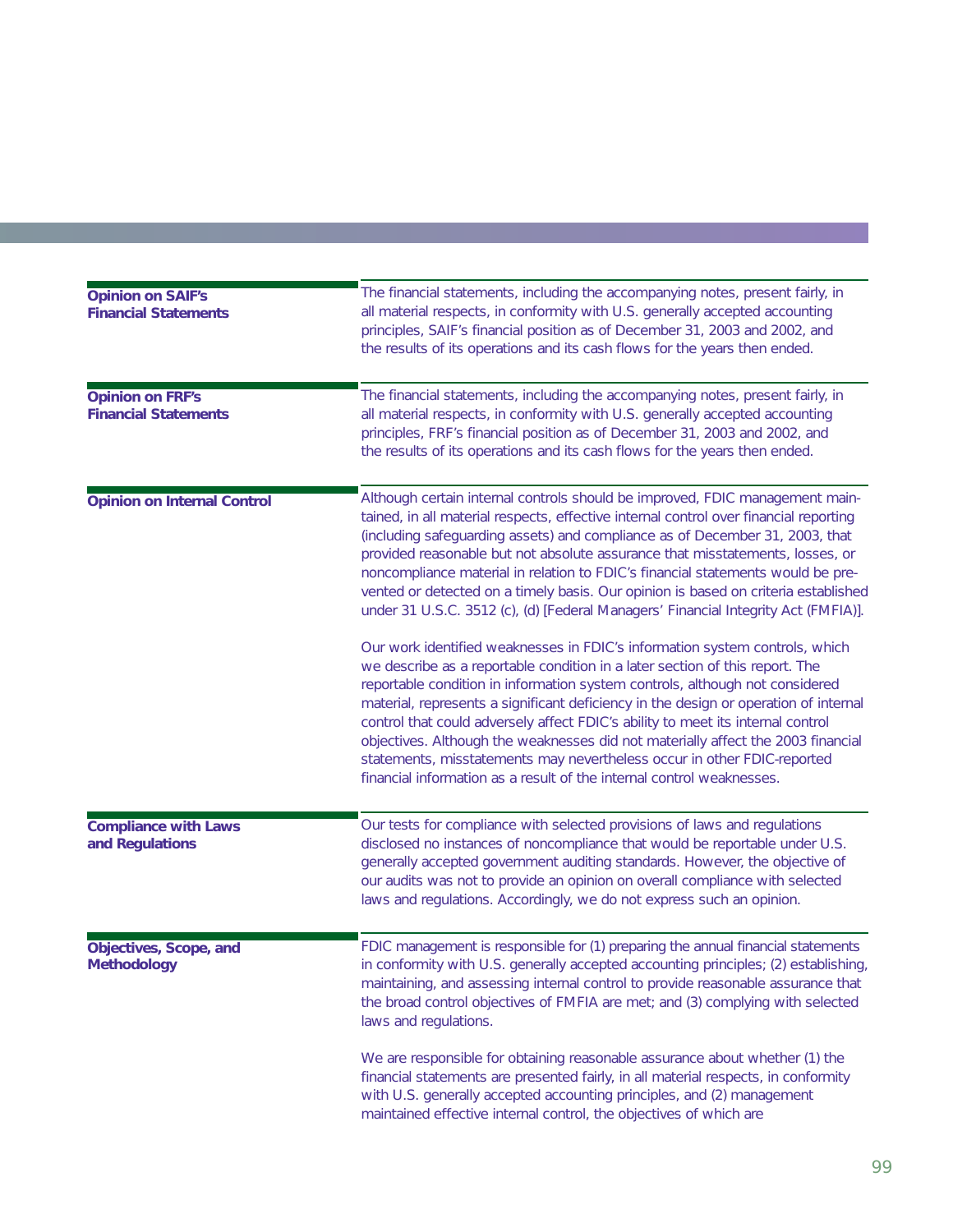- financial reporting transactions are properly recorded, processed, and summarized to permit the preparation of financial statements in conformity with U.S. generally accepted accounting principles, and assets are safeguarded against loss from unauthorized acquisition, use, or disposition, and
- compliance with laws and regulations–transactions are executed in accordance with laws and regulations that could have a direct and material effect on the financial statements.

We are also responsible for testing compliance with selected provisions of laws and regulations that have a direct and material effect on the financial statements.

In order to fulfill these responsibilities, we

- examined, on a test basis, evidence supporting the amounts and disclosures in the financial statements;
- assessed the accounting principles used and significant estimates made by management;
- evaluated the overall presentation of the financial statements;
- obtained an understanding of internal control related to financial reporting (including safeguarding assets) and compliance with laws and regulations;
- tested relevant internal controls over financial reporting and compliance, and evaluated the design and operating effectiveness of internal control;
- considered FDIC's process for evaluating and reporting on internal control based on criteria established by FMFIA; and
- tested compliance with selected provisions of the Federal Deposit Insurance Act, as amended, and the Chief Financial Officers Act of 1990.

We did not evaluate all internal controls relevant to operating objectives as broadly defined by FMFIA, such as those controls relevant to preparing statistical reports and ensuring efficient operations. We limited our internal control testing to controls over financial reporting and compliance. Because of inherent limitations in internal control, misstatements due to error or fraud, losses, or noncompliance may nevertheless occur and not be detected. We also caution that projecting our evaluation to future periods is subject to the risk that controls may become inadequate because of changes in conditions or that the degree of compliance with controls may deteriorate.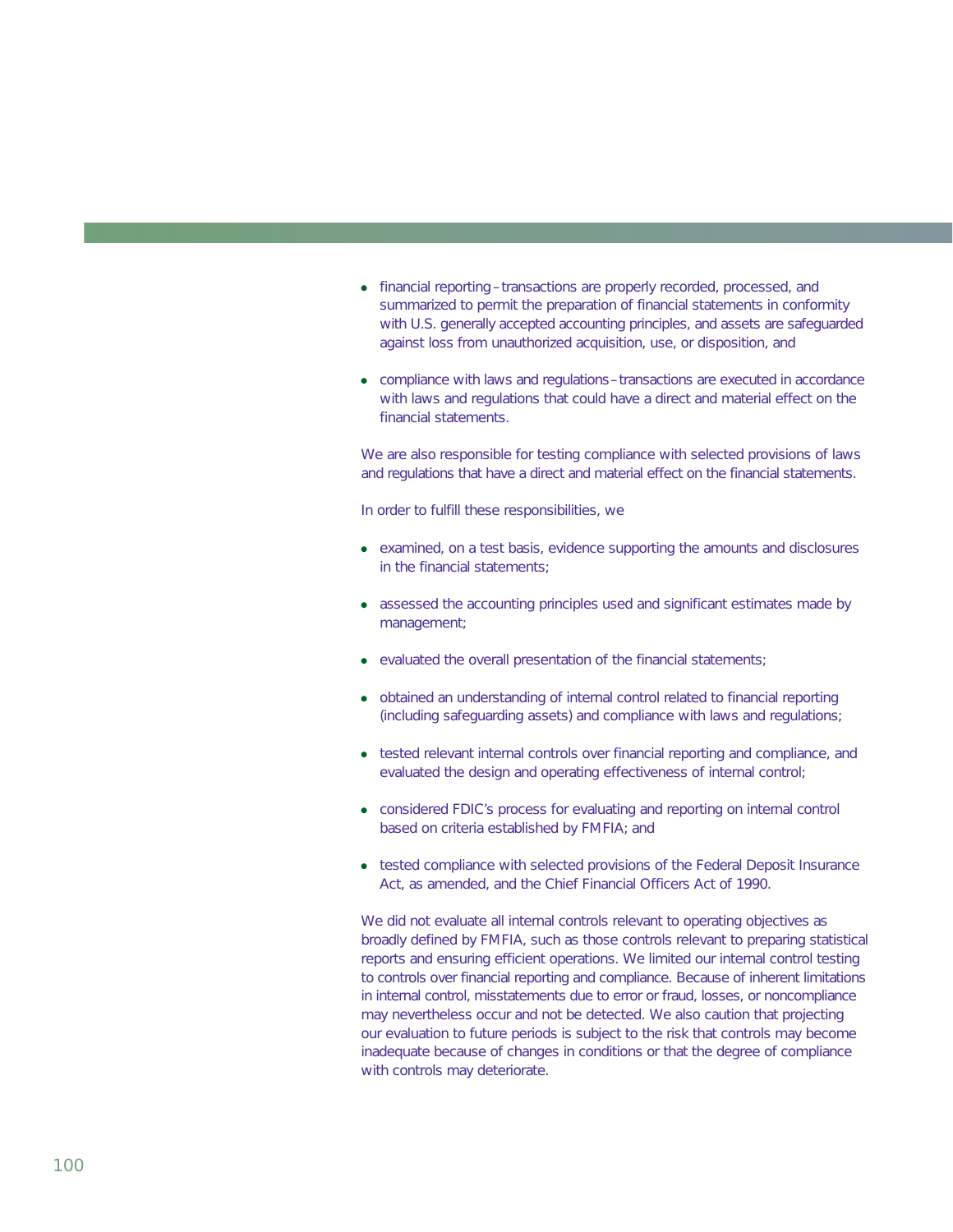We did not test compliance with all laws and regulations applicable to FDIC. We limited our tests of compliance to those deemed applicable to the financial statements for the year ended December 31, 2003. We caution that noncompliance may occur and not be detected by these tests and that such testing may not be sufficient for other purposes.

We performed our work in accordance with U.S. generally accepted government auditing standards.

FDIC management provided comments on a draft of this report. They are discussed and evaluated in a later section of this report and are reprinted in appendix I.

## **Reportable Condition**

In connection with the funds' financial statement audits, we reviewed FDIC's information system controls. Effective information system controls are essential to safeguarding financial data, protecting computer application programs, providing for the integrity of system software, and ensuring continued computer operations in case of unexpected interruption. These controls include the corporatewide security management program, access controls, system software, application development and change control, segregation of duties, and service continuity controls.

Although FDIC made substantial progress during the past year it has not yet fully implemented a comprehensive corporatewide security management program. An effective program includes establishing a central security function, assessing risk, establishing policies, raising user security awareness of prevailing risks, and routinely testing and evaluating the effectiveness of established controls. While FDIC has done much to establish a computer security management program, FDIC only recently established a program to test and evaluate its computer control environment, and the program did not adequately address all key areas. For example, the program did not include adequate provisions to ensure that (1) all key computer resources supporting FDIC's financial environment are routinely reviewed and tested as appropriate, (2) weaknesses detected are analyzed for systemic solutions, (3) corrective actions are independently tested, or (4) newly identified weaknesses or emerging security threats are incorporated into the test and evaluation process. A mature comprehensive ongoing program of tests and evaluations of controls would enable FDIC to better identify and correct security problems, such as those found in our review.

In our current review, we continued to identify information system control weaknesses that increased the risk of unauthorized disclosure of critical FDIC financial and sensitive personnel and bank information, disruption of critical operations, and loss of assets. Such weaknesses affected FDIC's ability to adequately ensure that users only had the access needed to perform their assigned duties and its network was sufficiently protected from unauthorized users. The risk created by these weaknesses are compounded because FDIC does not have a comprehensive monitoring program to identify unusual or suspicious access activities.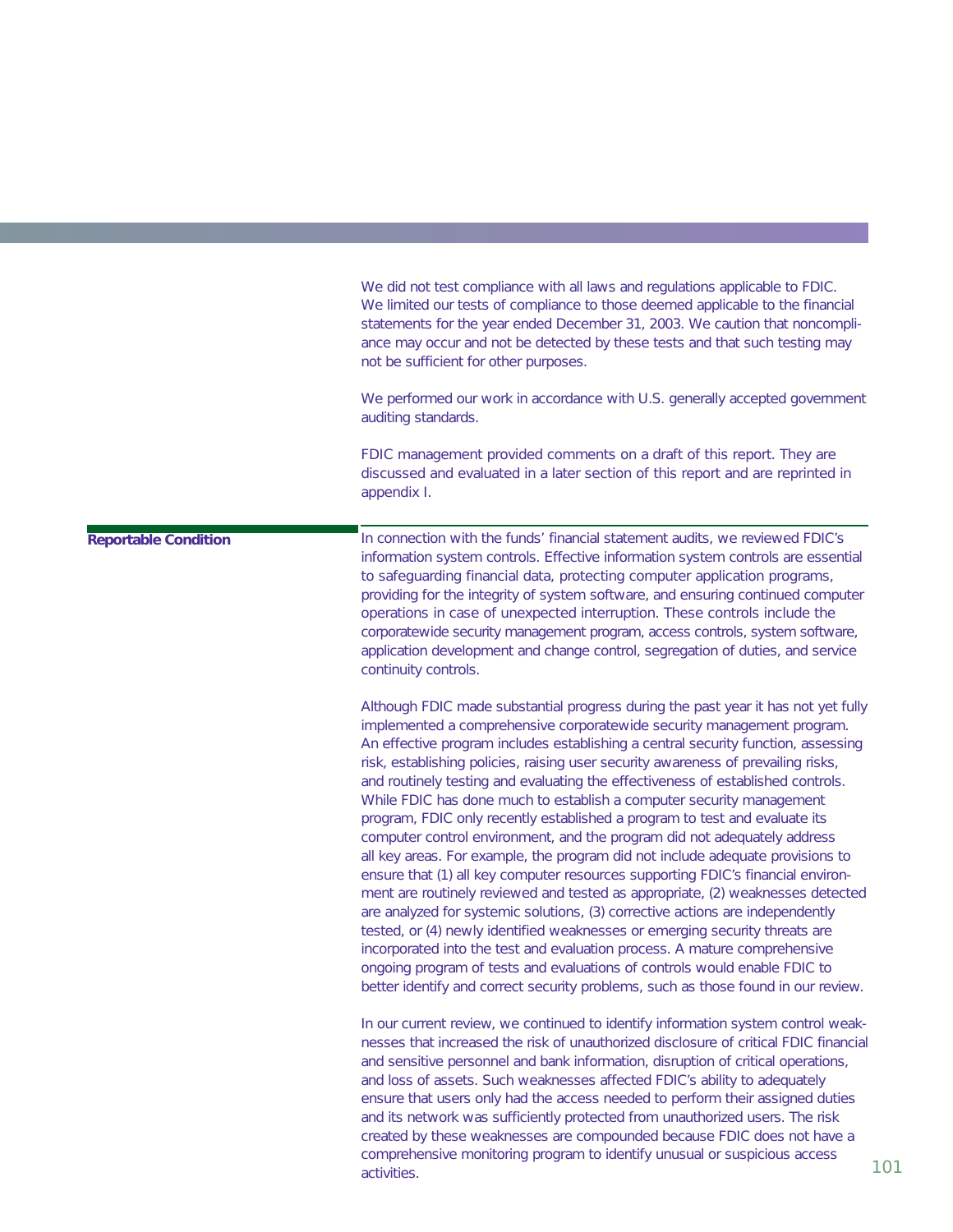We determined that other management controls mitigated the effect of the information system control weaknesses on the preparation of the funds' financial statements. Because of their sensitive nature, the details surrounding these weaknesses are being reported separately to FDIC management, along with recommendations for corrective actions.

**FDIC Comments and Our Evaluation**

In commenting on a draft of this report, FDIC's Chief Financial Officer (CFO) was pleased to receive unqualified opinions on BIF's, SAIF's, and FRF's 2003 and 2002 financial statements. FDIC's CFO also acknowledged both the current status as well as the substantial progress made during 2003 on the information system weaknesses we identified. FDIC said it would continue efforts to strengthen its ongoing information security program during 2004.

David M. Walker Comptroller General of the United States

January 30, 2004